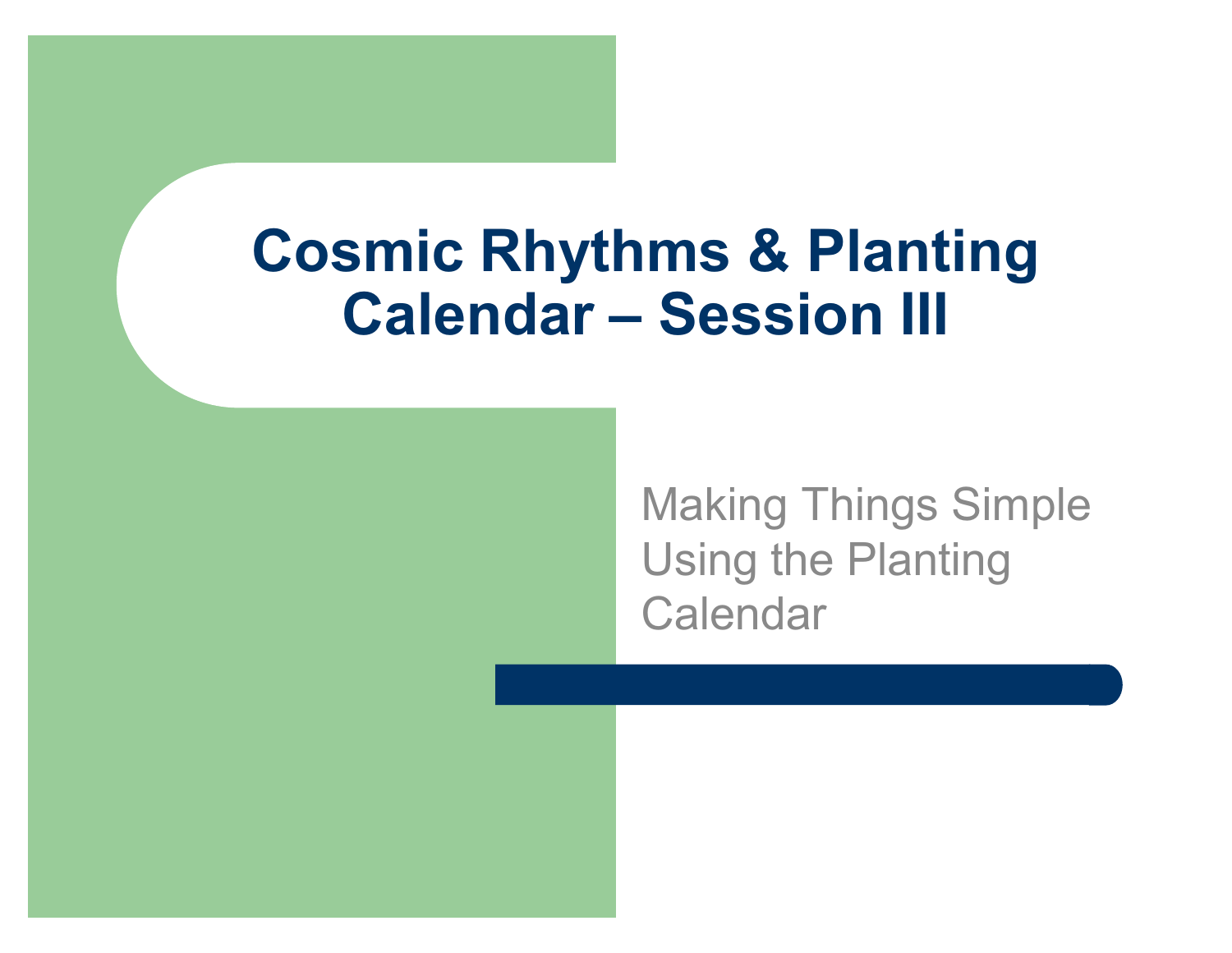## **In This Session**

- Zodiac Constellations In Detail
- Planting Calendar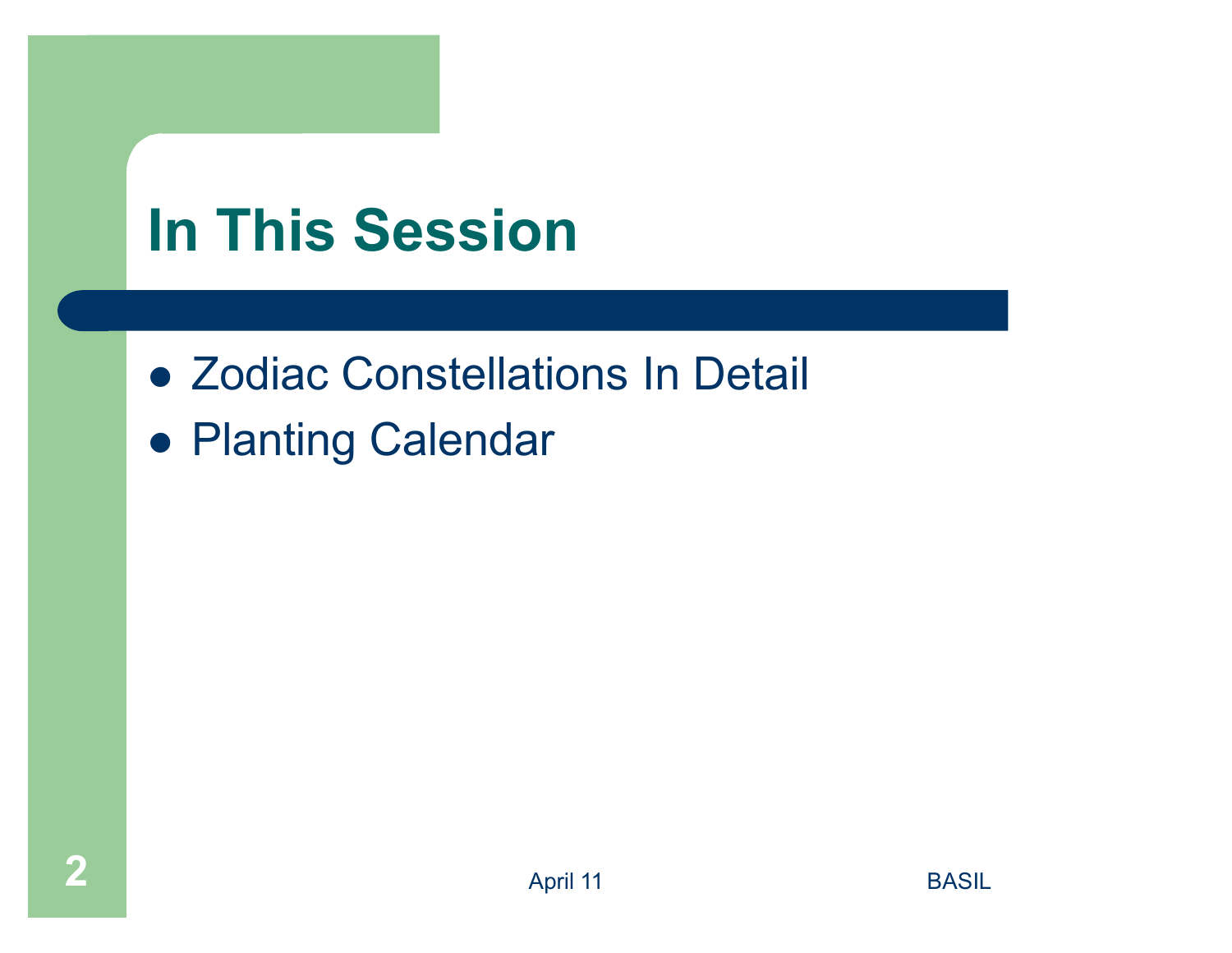#### **Importance of Zodiac Constellations To Farming**

- Each constellation radiates a particular favourable condition
- Moon focuses these conditions as it passes in front of each constellation
- Each constellation influences one of the 4 elements – Earth(Root), Water(Leaf), Light(Flower), Warmth(Fruit)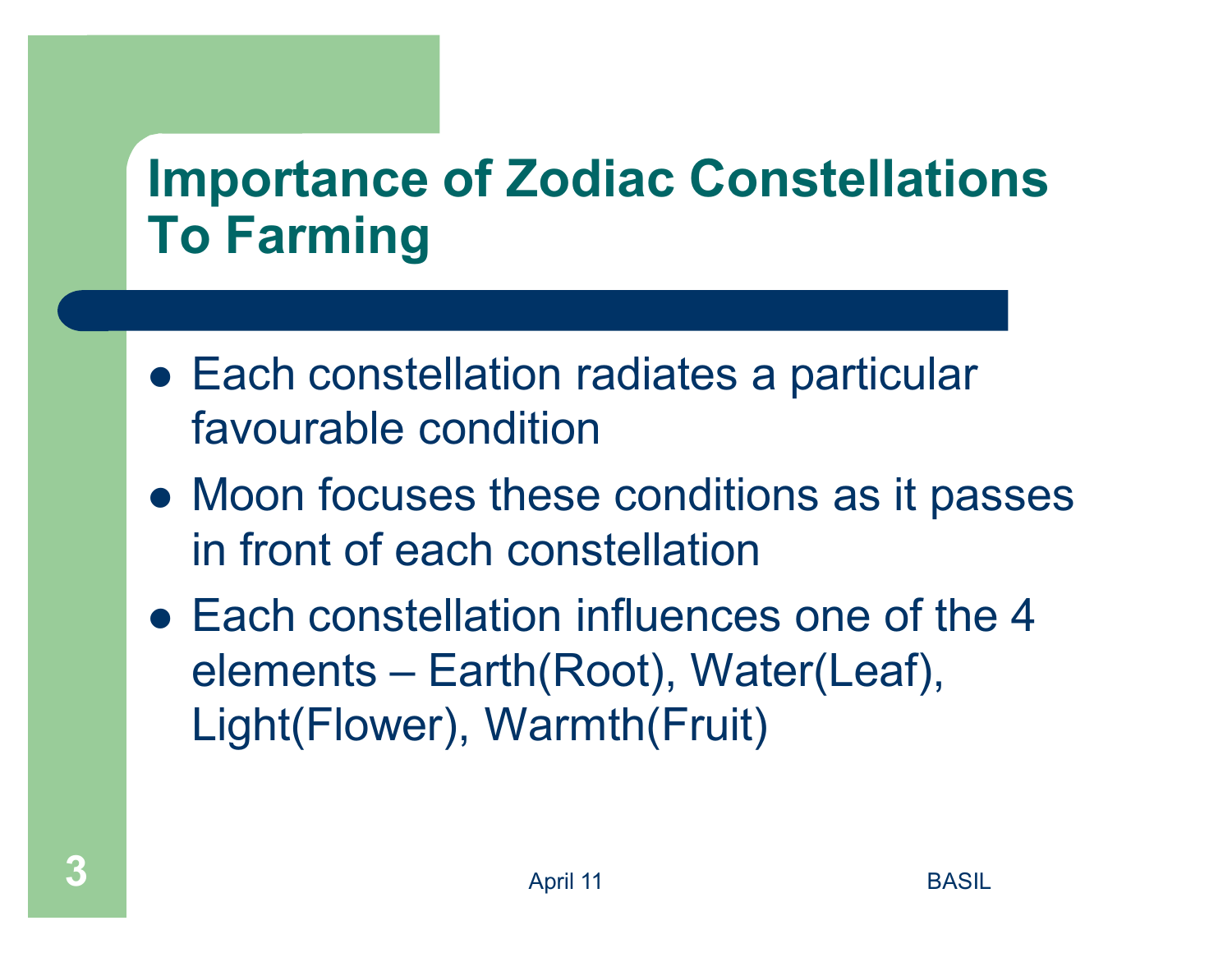# **Constellations In Detail**

- Earth Element
	- Influences Root
	- Taurus, Virgo, Capricorn
- Water Element
	- Influences Leaf
	- Pisces, Cancer, Scorpio
- **Light Element**  $\bullet$ 
	- Influences Flower
	- Gemini, Libra, Aquarius
- **Warmth Flement** 
	- Influences Fruit/Seed
	- Aries, Leo, Sagittarius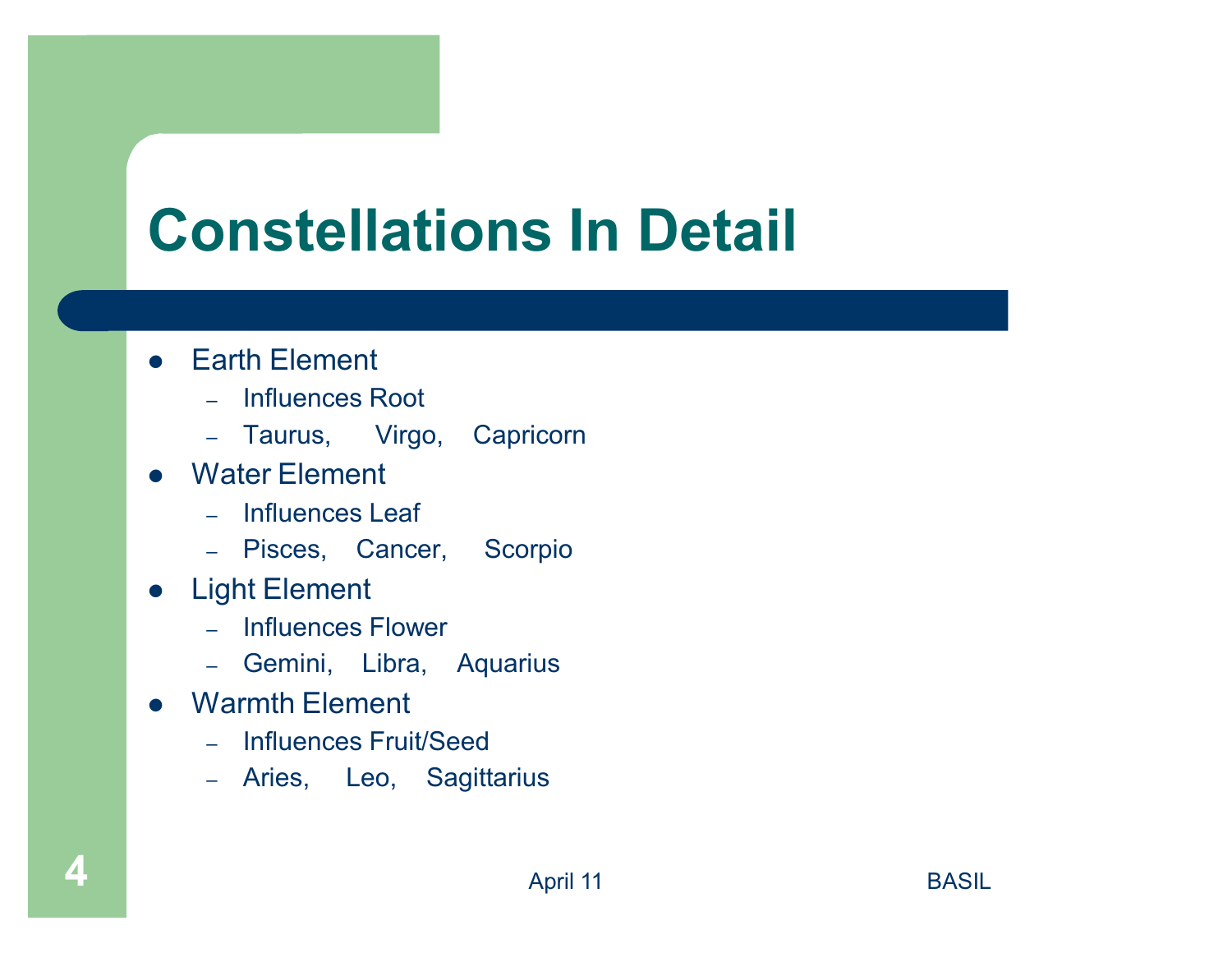